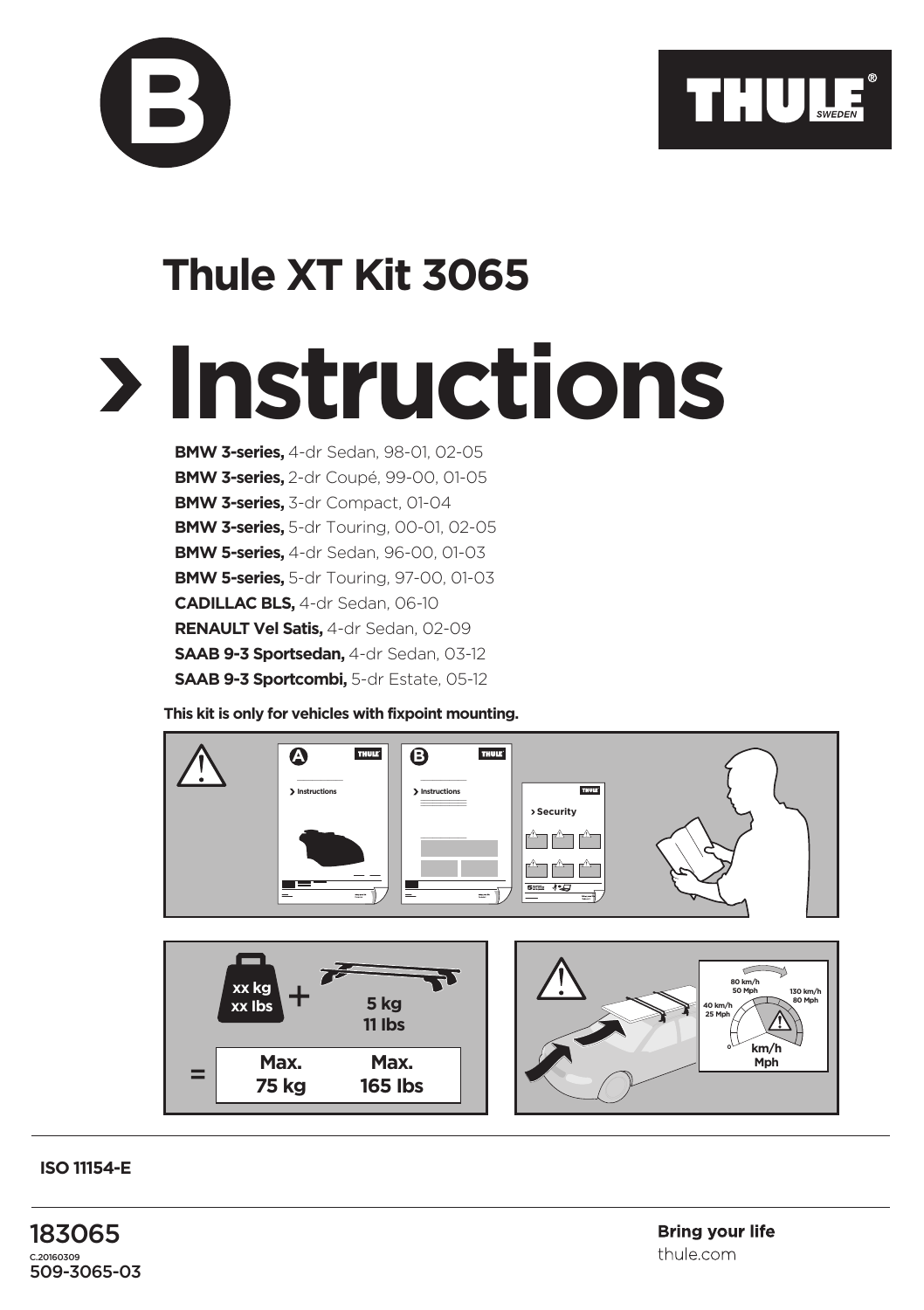

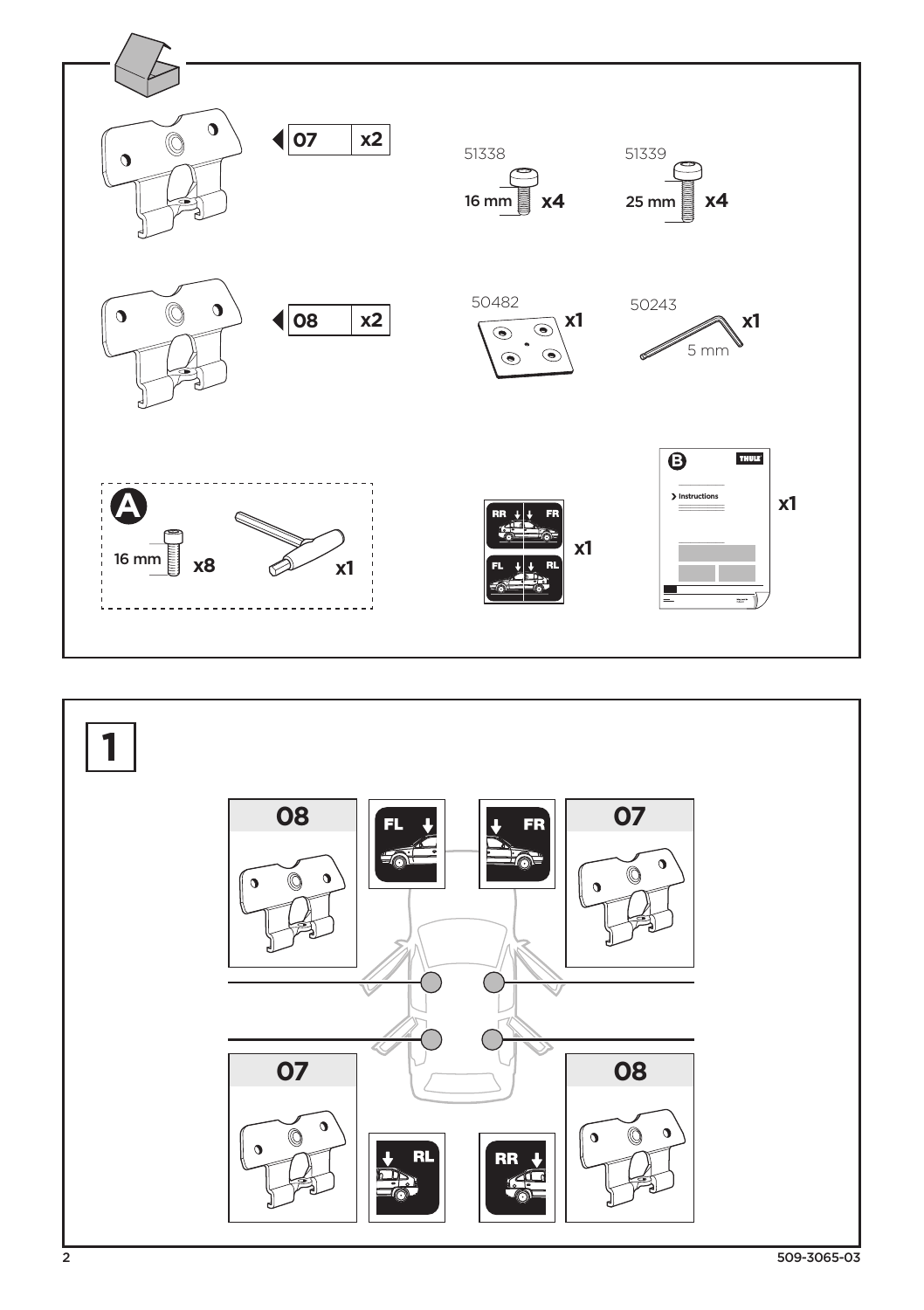

- **PL** Wystarczy kilka obrotów
- **RU** Только несколько оборотов
- **TH** เพียงสองสามรอบ